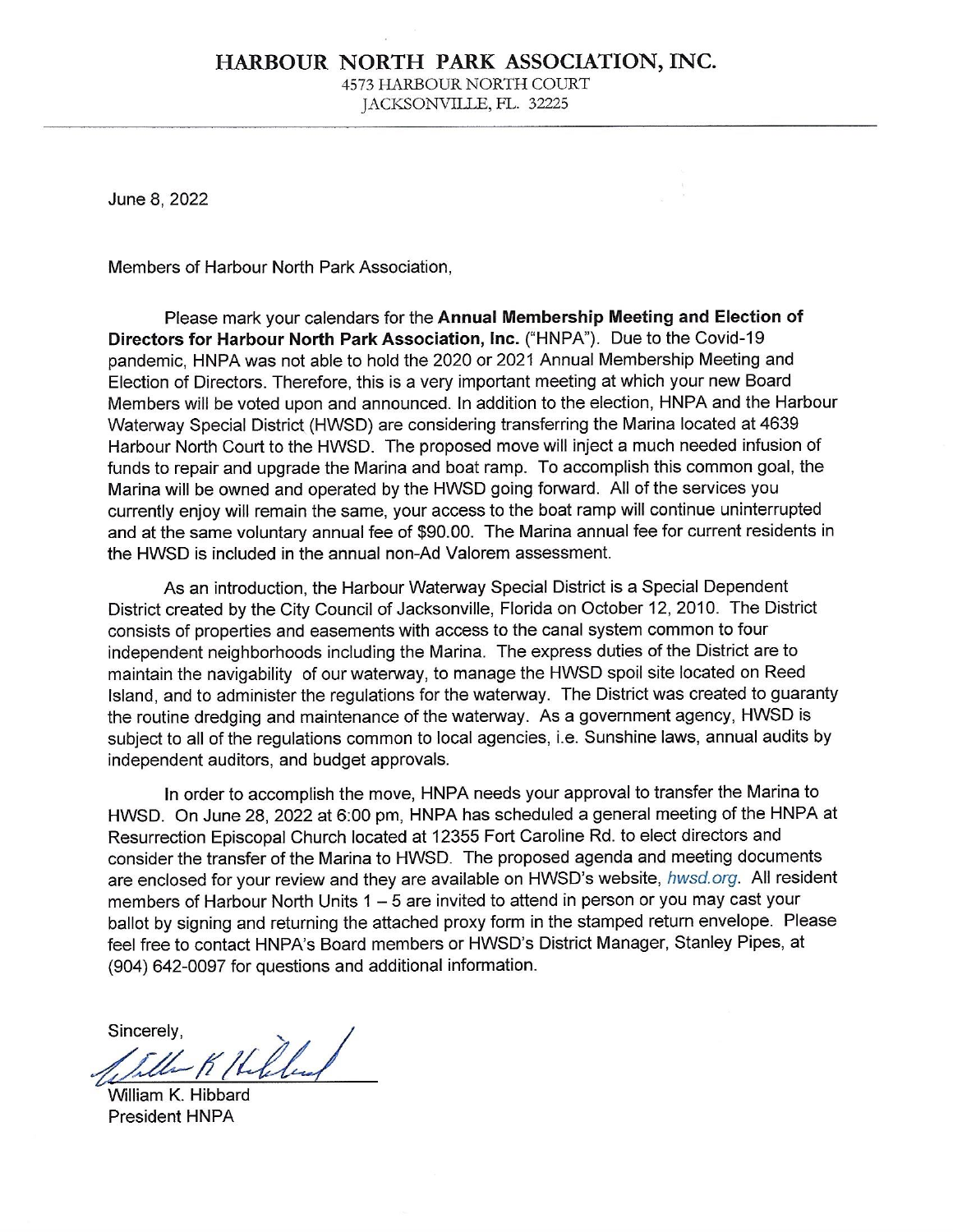# *OFFICAL NOTICE OF ANNUAL MEMBERSHIP MEETING AND ELECTION OF DIRECTORS*

In accordance with the governing documents of Harbour North Park Association, Inc. ("HNPA") and Chapter 720 of the Florida Statutes, you are hereby notified that the **Association's Annual Membership Meeting and Election of Directors** will be held on the date, time and address below:

Tuesday, June 28, 2022, at 6:00 pm at Resurrection Episcopal Church, 12355 Fort Caroline Road, Jacksonville, FL. 32225

# **AGENDA**

# **I. Introduction**

- a. Call to Order
- b. Roll Call / Quorum including resident members present at annual meeting and proxy votes
- c. Election of Directors Resolution 2022 01
- d. Election of Officers Resolution 2022 02
	- *i.* William Hibbard President
	- *ii.* Robert Lee Vice President
	- *iii.* Justin de Craen Secretary / Treasurer

Ħ

# **II. Administrative**

- a. Approval of Minutes
	- *i. Minutes from last Board Meeting*
	- *ii. Motion to approve Assignment of August Kokal Boat Slip License #4 to James Hammett*

# **III. Association Business**

- a. Discussion -Transfer of Marina to HWSD
	- *i.* Current Status of HNPA
	- *ii.* HWSD Proposed Plans for Marina
		- *1.* Replace Entrance Gate and add Security
		- *2.* Repair Bulkheads and Docks
		- *3.* Extend and replace boat ramp
		- *4.* Upgrade Electrical System
	- *iii.* Agreements Terms and Conditions
		- *1.* Resident Members Access to Marina & Boat Ramp
		- *2.* Boat Slip License Holders
- b. Resolution 2022 03: Approval to transfer Parcel 160266-1150 to HWSD

### **IV. Financial**

- a. Annual Financial Statement
- b. Approval to disburse funds
- **V. Comments and Questions from Members**
- **VI. Adjournment of HNPA Meeting**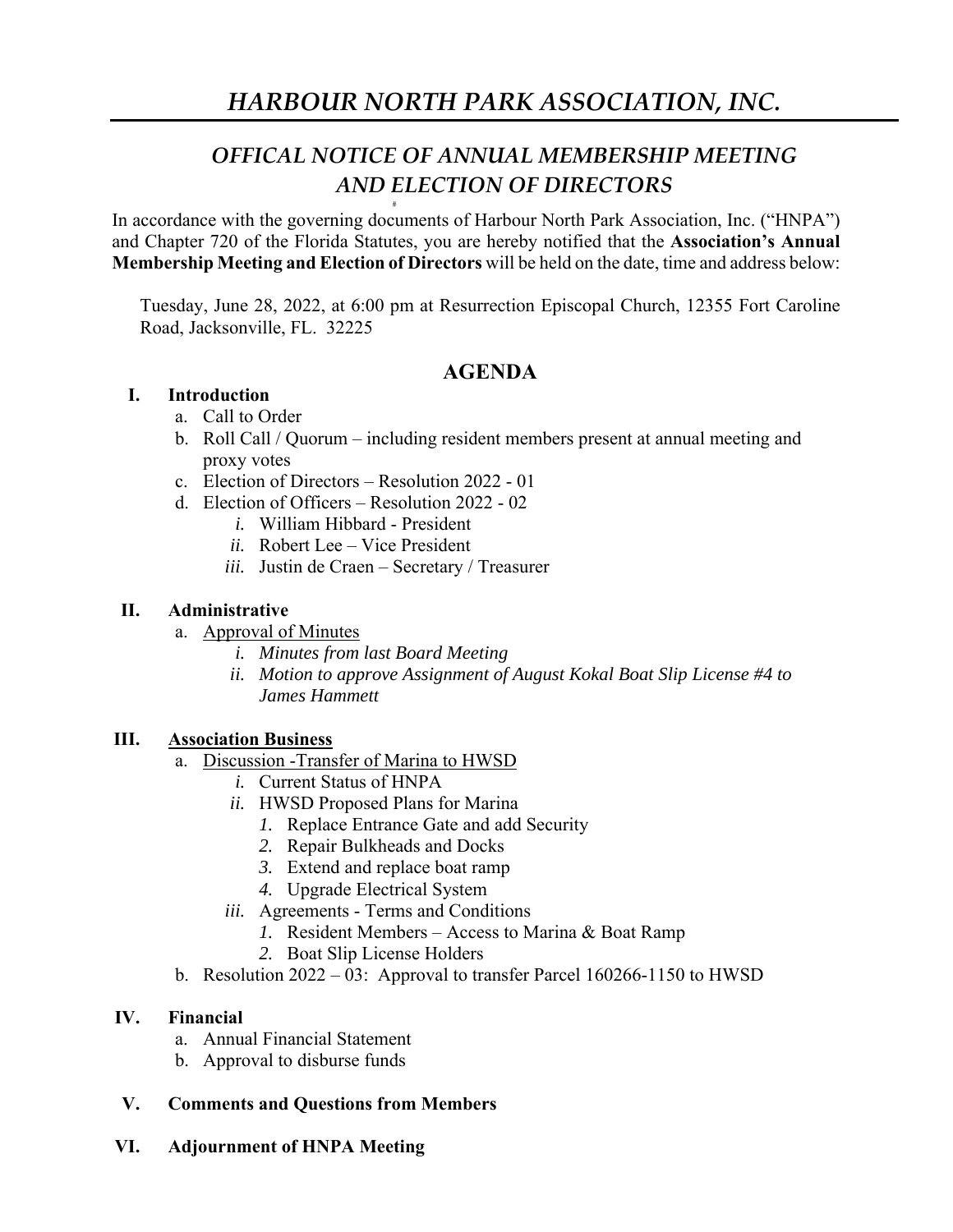#### **HARBOUR NORTH PARK ASSOCIATION RESOLUTION 2022-01**

#### **A RESOLUTION OF THE HARBOUR NORTH PARK ASSOCIATION, DUVAL COUNTY, FLORIDA, TO ELECT THE BOARD OF DIRECTORS PROVIDING AN EFFECTIVE DATE.**

**WHEREAS,** the Harbour North Park Association, Inc. ("HNPA"), a Florida corporation not for profit having its principal office in Jacksonville, Florida, was established for the purpose of administrating the covenants and restrictions for the Marina located at 4639 Harbour North Court for the benefit of the residents of the Harbour North neighborhoods; and

**WHEREAS,** the parcel owners of Harbour North Units  $1 - 5$  ("Members") are required to elect directors to the Board of Directors (the "Board"), the governing body of HNPA, to perform the duties of each board seat.

**NOW THEREFORE BE IT RESOLVED** by the Board of HNPA as follows:

**Section 1. William Hibbard** is elected by the Members to the Board of Directors and shall perform the duties of the office as assigned; and

**Section 2. Robert A. Lee** is elected by the Members to the Board of Directors and shall perform the duties of the office as assigned; and

**Section 3. Justin de Craen** is elected by the Members to the Board of Directors and shall perform the duties of the office as assigned; and

**Section 4**. The term shall commence on the Effective Date and terminate on September 30, 2023; and

**Section 5.** Effective Date. This Resolution shall become effective upon the adoption by the Board.

**DULY ADOPTED AND APPROVED** this 28th day of June, 2022, by the Board of Directors.

 BOARD OF DIRECTORS FOR THE HARBOUR NORTH PARK ASSOCIATION

PRESIDENT

 $\mathcal{L}_\text{max}$  and the contract of the contract of the contract of the contract of the contract of the contract of the contract of the contract of the contract of the contract of the contract of the contract of the contrac

ATTEST:

SECRETARY OF THE BOARD

 $\mathcal{L}_\text{max}$  and the contract of the contract of the contract of the contract of the contract of the contract of the contract of the contract of the contract of the contract of the contract of the contract of the contrac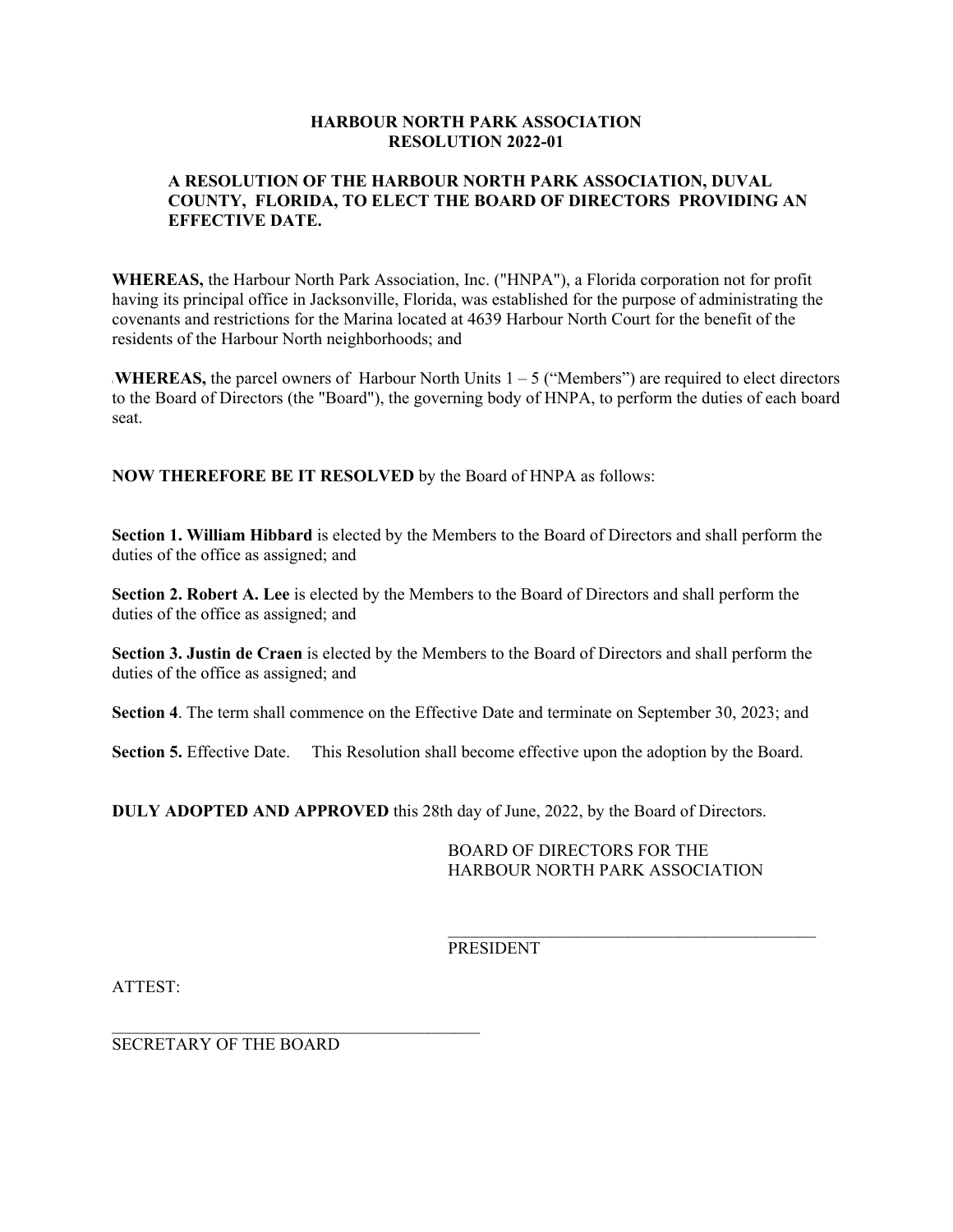#### **HARBOUR NORTH PARK ASSOCIATION RESOLUTION 2022-02**

#### **A RESOLUTION OF THE HARBOUR NORTH PARK ASSOCIATION, DUVAL COUNTY, FLORIDA, TO ELECT THE PRESIDENT, VICE-PRESIDENT, AND SECRETARY / TREASURER TO THE BOARD OF DIRECTORS PROVIDING AN EFFECTIVE DATE.**

**WHEREAS,** the Harbour North Park Association, Inc. ("HNPA"), a Florida corporation not for profit having its principal office in Jacksonville, Florida, was established for the purpose of administrating the covenants and restrictions for the Marina located at 4639 Harbour North Court for the benefit of the residents of the Harbour North neighborhoods; and

**IWHEREAS,** the Board of Directors (the "Board"), the governing body of HNPA, is required to elect officers to the Board of Directors to perform the duties of each office.

**NOW THEREFORE BE IT RESOLVED** by the Board of HNPA as follows:

**Section 1. William Hibbard** is elected President of the Board of Directors and shall perform the duties of the office as assigned; and

**Section 2. Robert A. Lee** is elected Vice-President of the Board of Directors and shall perform the duties of the office as assigned; and

**Section 3. Justin de Craen** is elected Secretary / Treasurer of the Board of Directors and shall perform the duties of the office as assigned; and

**Section 4**. The term shall commence on the Effective Date and terminate on September 30, 2023; and

**Section 5.** Effective Date. This Resolution shall become effective upon the adoption by the Board.

**DULY ADOPTED AND APPROVED** this 28th day of June, 2022, by the Board of Directors.

 BOARD OF DIRECTORS FOR THE HARBOUR NORTH PARK ASSOCIATION

PRESIDENT

 $\mathcal{L}_\text{max}$  and the contract of the contract of the contract of the contract of the contract of the contract of the contract of the contract of the contract of the contract of the contract of the contract of the contrac

ATTEST:

SECRETARY OF THE BOARD

 $\mathcal{L}_\text{max}$  and the contract of the contract of the contract of the contract of the contract of the contract of the contract of the contract of the contract of the contract of the contract of the contract of the contrac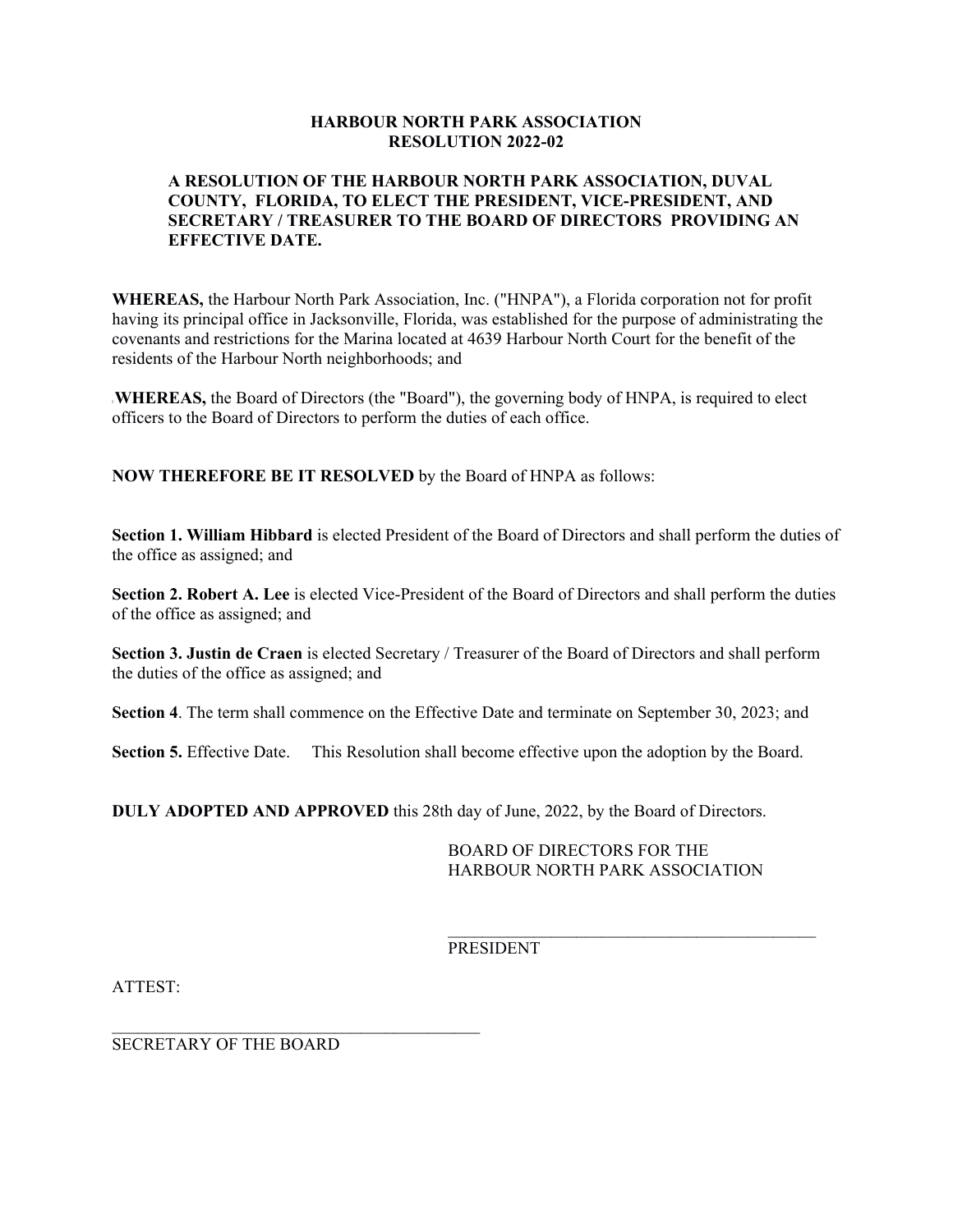#### **HARBOUR NORTH PARK ASSOCIATION RESOLUTION 2022-03**

**A RESOLUTION OF THE HARBOUR NORTH PARK ASSOCIATION, INC. , DUVAL COUNTY, FLORIDA, TO APPROVE AND AUTHORIZE CONVEYANCE OF THE MARINA PROPERTY, PARCEL NUMBER 160266-1150, LOCATED AT 4639 HARBOUR NORTH COURT, JACKSONVILLE, FLORIDA TO THE HARBOUR WATERWAY SPECIAL DISTRICT AND SETTING FORTH THE TERMS OF SAID CONVEYANCE; PROVIDING AN EFFECTIVE DATE.** 

**WHEREAS**, the Harbour North Park Association, Inc. ("HNPA") is the owner of and manages the property located at 4639 Harbour North Court, Duval County Parcel Number 160266-1150 referred to generally as the HPNA Marina; and

**WHEREAS,** the HPNA Marina consists of the real property, including submerged lands in the canal adjacent to the HPNA Marina, on which is located a boat ramp, dockage and six (6) boat slips subject to licenses previously issued by the HPNA Board of Directors ("BOD"), said boat slips being located over the submerged portion of the HPNA Marina property; and

**WHEREAS**, pursuant to the HPNA Covenants and Restrictions, as amended, the Marina property, with the exception of the licensed boat slips, is available for use by residents/resident members (hereinafter "Residents"), of Harbour North Units 1-5, subject to payment of assessments for maintenance and upkeep of the Marina property; and

**WHEREAS**, the Board of Directors has determined that to improve and adequately maintain the Marina, as well as to ensure its safe operation, an entity with adequate resources and management capabilities, such as the Harbour Waterway Special District ("HWSD"), it would be in the best interest of the BOD and the Resident members of the HNPA, to convey the Marina property to the HWSD; and

**WHEREAS**, conveyance of the Marina Property to the HWSD must be on terms that provide the continued availability of the Marina, other than the licensed boat slips, to the resident members of the HNPA, and those holding licensed boat slips, subject to payment of reasonable fees for operation and maintenance of the Marina: and

**WHEREAS,** the HWSD has agreed to accept ownership of the Marina property from the HNPA, improve and maintain the property and provide continuing use and availability of the Marina and boat ramp therein to reside, other than the licensed boat slips to Residents, subject to payment of an annual fee to maintain the property.

#### **NOW THEREFORE, BE IT RESOLVED BY THE HNPA BOD:**

 1. The HNPA will convey, by quitclaim deed, all of its right title and interest in Duval County Parcel Number 160266-1150 (the "Property"), to the HWSD, on or before September 30, 2022, at the closing date to be scheduled by mutual agreement of the Boards of the HNPA and the HWSD.

 2. The deed conveying the Property to HWSD shall include a restriction providing for perpetual use of an access to the Property by Residents of Harbour North Units 1 - 5, except for the licensed boat slips, subject to payment of an annual fee established by the Board of Supervisors of the HWSD and subject to execution of the Harbour Waterway Special District Marina and Boat Ramp Agreement, attached hereto as Exhibit "A" as amended from time to time, as a pre-condition of use and access to the Property by any Resident.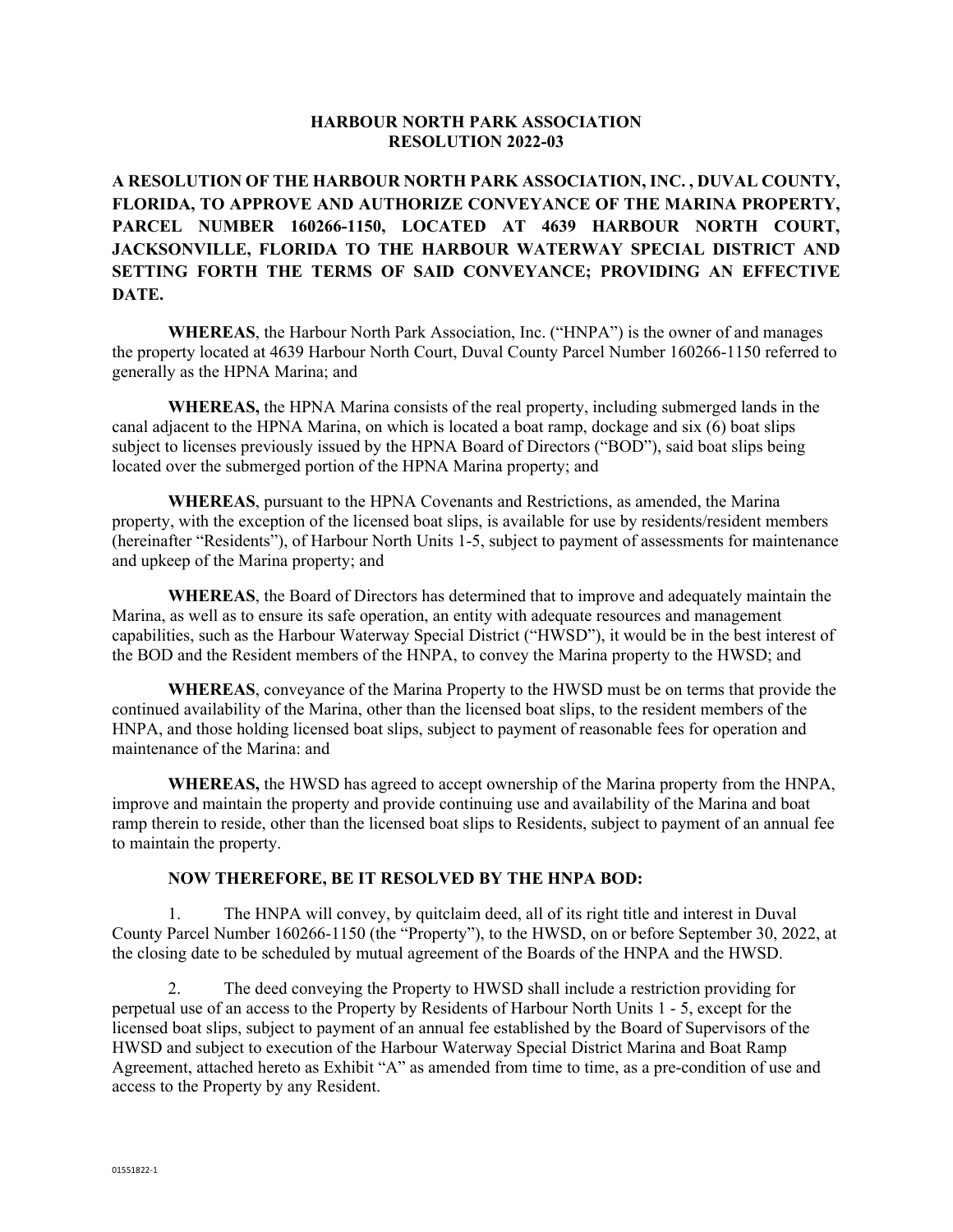3. Those holding boat slip licenses for one of the six boat slips will likewise be permitted to continue to occupy and use said slips, subject to execution of a new Boat Slip License Agreement, a copy of which is attached to this Resolution as Exhibit "B"

**DULY ADOPTED AND APPROVED** this 28<sup>th</sup> day of June, 2022.

 BOARD OF DIRECTORS FOR HARBOUR NORTH PARK ASSO., INC.

 William Hibbard President

 $\mathcal{L}_\mathcal{L} = \{ \mathcal{L}_\mathcal{L} = \{ \mathcal{L}_\mathcal{L} \} \cup \{ \mathcal{L}_\mathcal{L} = \{ \mathcal{L}_\mathcal{L} \} \cup \{ \mathcal{L}_\mathcal{L} = \{ \mathcal{L}_\mathcal{L} \} \cup \{ \mathcal{L}_\mathcal{L} = \{ \mathcal{L}_\mathcal{L} \} \cup \{ \mathcal{L}_\mathcal{L} = \{ \mathcal{L}_\mathcal{L} \} \cup \{ \mathcal{L}_\mathcal{L} = \{ \mathcal{L}_\mathcal{L} \} \cup \{ \mathcal{L}_\$ 

ATTEST:

Justin de Craen Board Secretary

 $\mathcal{L}_\text{max}$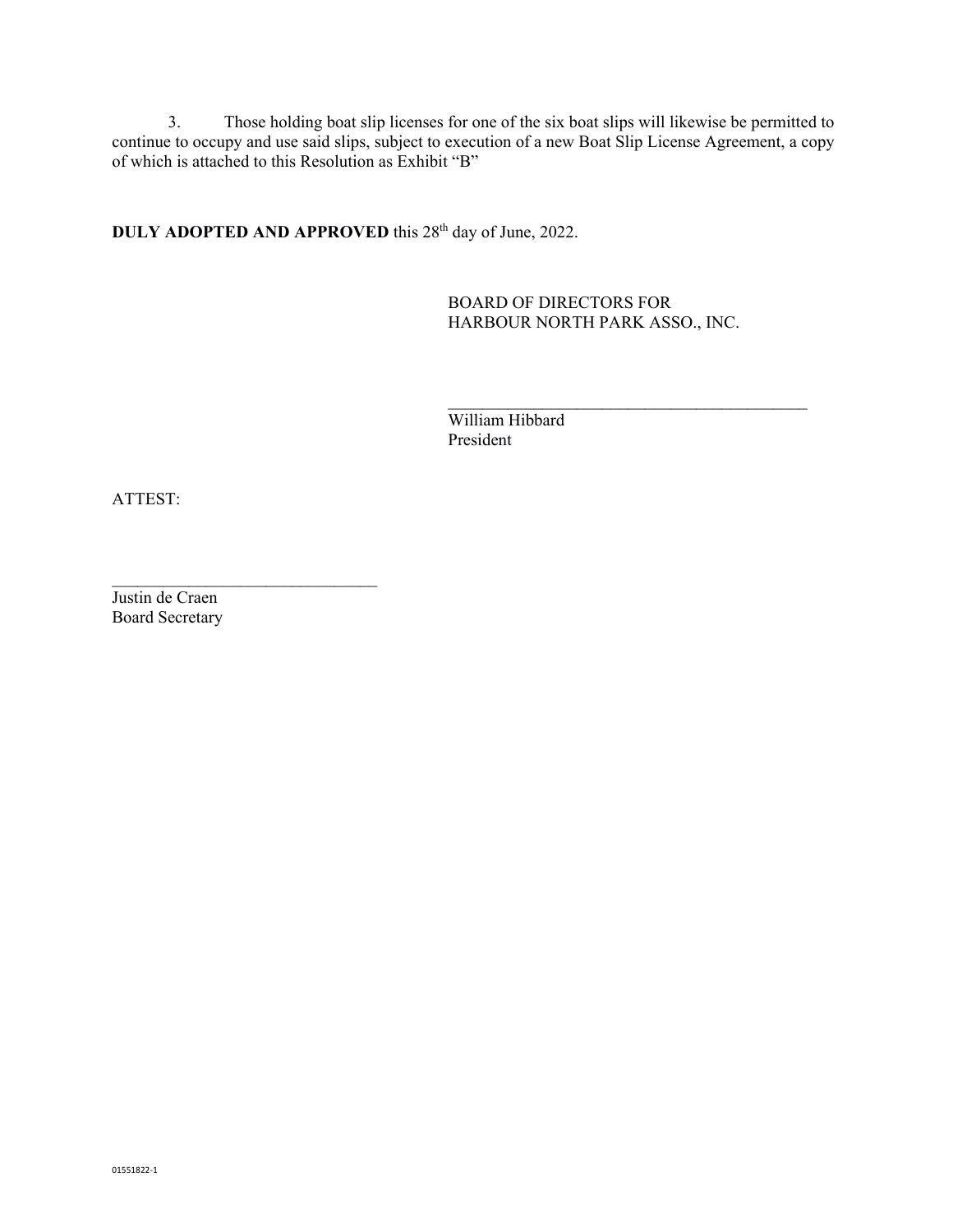4573 HARBOUR NORTH COURT JACKSONVILLE, FL 32225

# **OFFICIAL MEETING BALLOT**

**FOR PARCEL: \_\_\_\_\_\_\_\_\_\_\_\_\_\_\_\_\_\_\_\_\_** 

**June 28, 2022** 

*(Please use this form if you plan to attend the HNPA Annual Membership Meeting in person)* 

# **DIRECTOR CANDIDATES**

|                                                                                                                                                                                                                                                                                                   | <b>RESOLUTION 2022-01, ELECTION OF DIRECTORS:</b> There are three (3) seats on the Board of                                                                                                                                    |  |
|---------------------------------------------------------------------------------------------------------------------------------------------------------------------------------------------------------------------------------------------------------------------------------------------------|--------------------------------------------------------------------------------------------------------------------------------------------------------------------------------------------------------------------------------|--|
| marking or adding the names of the candidates you wish to elect.                                                                                                                                                                                                                                  | Directors for Harbour North Park Association, Inc. ("HNPA") up for election. Please cast your vote by                                                                                                                          |  |
| (Vote Below to Re-elect Current Directors)                                                                                                                                                                                                                                                        | Or (Write in Floor Nominations Below for Alternate Candidates)                                                                                                                                                                 |  |
| : WILLIAM (BILL) HIBBARD                                                                                                                                                                                                                                                                          |                                                                                                                                                                                                                                |  |
| : ROBERT (ROBI) LEE,                                                                                                                                                                                                                                                                              |                                                                                                                                                                                                                                |  |
| <b>Example:</b> JUSTIN DE CRAEN,                                                                                                                                                                                                                                                                  |                                                                                                                                                                                                                                |  |
|                                                                                                                                                                                                                                                                                                   | <b>OFFICER CANDIDATES</b><br>RESOLUTION 2022-02, ELECTION OF OFFICERS: There are three (3) officer positions on the<br>Board of Directors for Harbour North Park Association, Inc. ("HNPA") up for election.                   |  |
| (Vote Below to Re-elect Current Officers)                                                                                                                                                                                                                                                         | <b>or</b> (Write in Floor Nominations Below for Alternate Candidates)                                                                                                                                                          |  |
|                                                                                                                                                                                                                                                                                                   |                                                                                                                                                                                                                                |  |
|                                                                                                                                                                                                                                                                                                   |                                                                                                                                                                                                                                |  |
|                                                                                                                                                                                                                                                                                                   | ______: JUSTIN DE CRAEN, Secretary/Treasurer or_________________________________                                                                                                                                               |  |
| <b>TRANSFER THE MARINA PROPERTY TO HWSD</b><br>RESOLUTION 2022-03, TRANSFER MARINA PROPERTY, Parcel 160266-1150, located at 4639<br>Harbour North Court to Harbour Waterway Special District ("HWSD"). Please cast your vote by marking<br>whether you are in favor or oppose Resolution 2022-03. |                                                                                                                                                                                                                                |  |
|                                                                                                                                                                                                                                                                                                   | For Against And Against Against Against Against Against Against Against Against Against Against Against Against Against Against Against Against Against Against Against Against Against Against Against Against Against Agains |  |
| Your (Lot Owner) Name:                                                                                                                                                                                                                                                                            |                                                                                                                                                                                                                                |  |
| Your Address:                                                                                                                                                                                                                                                                                     |                                                                                                                                                                                                                                |  |
| Your Signature:                                                                                                                                                                                                                                                                                   | Date:                                                                                                                                                                                                                          |  |

*Please bring your Official Meeting Ballot to the Annual Membership Meeting on June 28, 2022 , the ballot must be signed and include your Property Address to be certified and counted.*